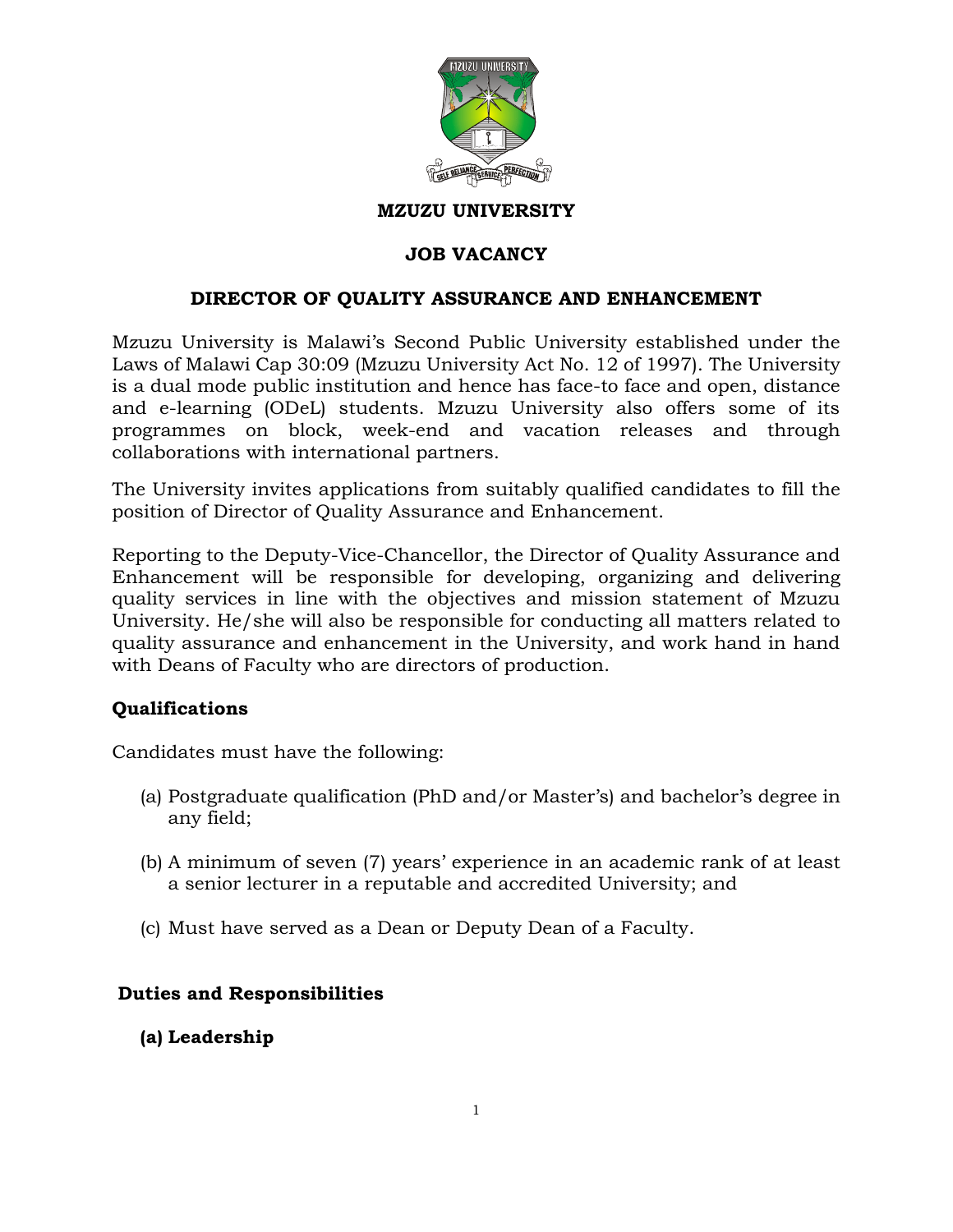- (i) Developing and reviewing strategy for optimum functioning of quality assurance and enhancement in the University;
- (ii) implementing and reviewing the Qualifications Framework in all academic programmes;
- (iii) initiating development and review of policies, procedures, regulations, programmes and overall performance of the University;
- (iv) leading in the preparation of self-assessment/self-study reports required for external quality assessment;
- (v) holding budget responsibility and soliciting funds to facilitate activities of quality assurance and enhancement;
- (vi) ensuring that education provided at Mzuzu University complies with national and international standards;
- (vii)following up on recommendations of quality assurance assessing bodies, professional bodies and tracer studies; and
- (viii)auditing quality assurance systems in the University.

## **(b) Teamwork**

- (ix) identifying quality-related training needs and providing training tools and techniques to enable departments and sections to achieve quality;
- (x) liaising with Directors, Deans and Heads of Department and Section on all matters relating to quality assurance and enhancement; and
- (xi) leading in verification of the extent to which the University conforms to the standards and guidelines of National Council for Higher Education (NCHE) on the performance of quality management systems in the University.

## **(c) Networks**

(xii) Establishing networks and linkages with quality assurance and enhancement regimes in the region and beyond;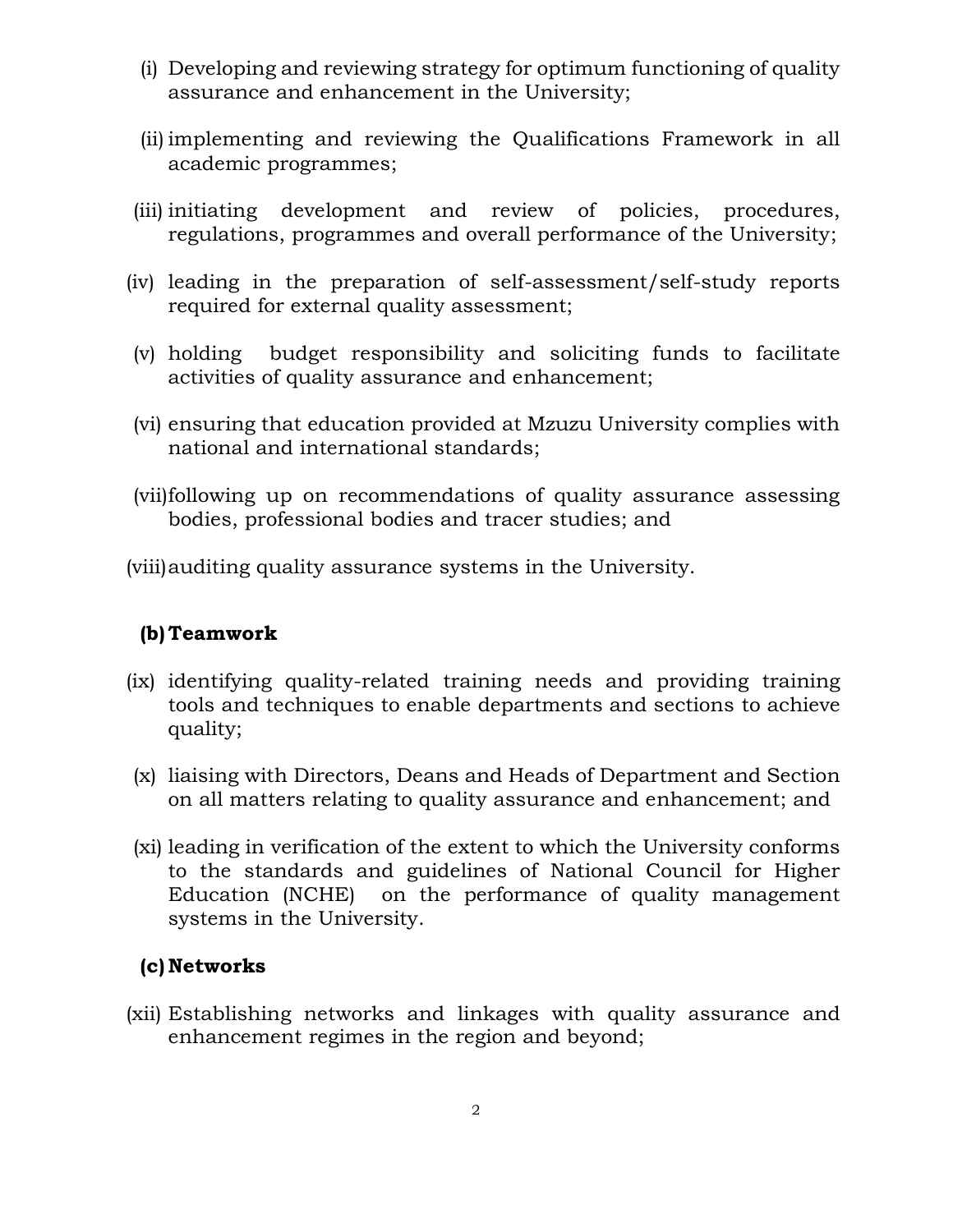- (xiii)developing and enhancing partnerships with student bodies in the context of student engagement in quality assurance and enhancement;
- (xiv)engage with Office of Dean of Students and University Internal Auditor, where necessary, towards enhancing University students protection;
- (xv) ensuring fulfilment of customer service charter performance levels; and

(xvi)any other reasonable duties as assigned by Management.

### **Desired Attributes and Competencies**

- (i) Good statistical and analytical skills;
- (ii) sound application of pedagogical practice in higher education;
- (iii) sound knowledge of quality assurance and enhancement in higher education;
- (iv) organizational and communication skills;
- (v) good knowledge in computer systems including database management and skills in using Microsoft Word, Excel and SPSS;
- (vi) good leadership skills;
- (vii)ability to take and see through difficult decisions and to work on an initiative with self-motivation, energy and determination;
- (viii)extensive knowledge of external quality assurance body requirements including the National Council for Higher Education (NCHE);
- (ix) ability to work under stressful environment and resilience to meet deadlines;
- (x) strong experience of leading change and innovation in an academic environment and team work spirit:
- (xi) excellent communication, influencing and persuasion skills with great emphasis on collegiality and team work;